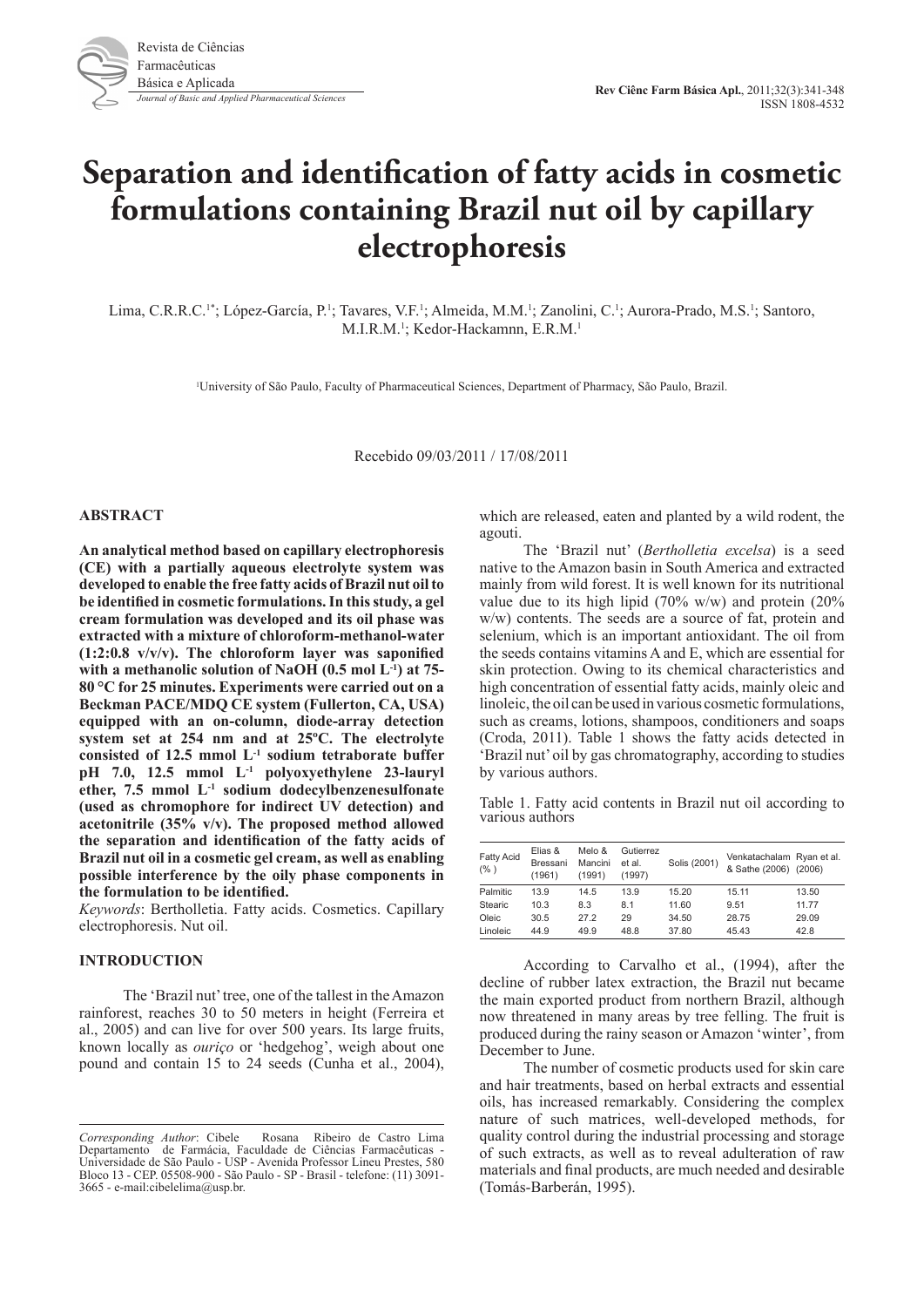Vegetable oils are natural products composed of a mixture of esters of glycerol, wherein the fatty acid chains have from 8 to 24 carbon atoms, with varying degrees of unsaturation. Therefore, the analysis of fatty acid composition is the first step in the preliminary assessment of the quality of crude oil and/or its transformation products. This can be achieved by many analytical methods, such as gas chromatography, liquid chromatography, nuclear resonance magnetic spectroscopy (Moretto & Fett, 1998).

In this context, standardized natural extracts are being studied widely with a view to their use in cosmetic products (Baby et al., 2005).

In cosmetic emulsions, plant oils are constituents of the oily phase with properties such as low viscosity and molecular weight. These qualities make them less occlusive than mineral oils. They also show good skin penetration and compatibility and the ability to carry therapeutic agents, besides providing nutrients such as tocopherols, carotenoids and essential fatty acids. They can dissolve many hydrophobic substances, such as oils, phenols, terpenes and aromatic acids. Leaves, seeds, kernels and plant extracts, being rich in nutrients, can be incorporated into other emollients, fragrances, dyes and vehicles for skin drug applications (Silva, 1997).

Pereira (2008) reported data on vegetable oils with high contents of fatty acids, especially linoleic acid. These extracts, when incorporated into nonionic and anionic emulsions, promote highly emollient properties and other desirable rheological characteristics, such as stability and easy industrial processing. As Brazil nut oil exhibits a high concentration of linoleic acid, the same properties should be observed when this extract is incorporated into gel cream cosmetic preparations.

In the last decade, capillary electrophoresis (CE) has been used to advantage as an alternative technique for the determination of fatty acids in oils and fats. CE is a versatile separation technique that has been increasingly employed in the analysis of complex natural matrices, such as food (Garcia-Cañas & Cifuentes, 2008) and biological systems (Song et al., 2008), as it offers high separation efficiency and unique selectivity.

Fatty acids do not possess strong chromophore groups in their structures, ruling out their direct photometric detection. One solution to this problem was to use indirect UV and indirect fluorescence detection in CE (**Yeung, 1995)**. Many chromophoric agents have been proposed, such as *p*-anisate (Miwa et al., 1987) and diethylbarbiturate (Roldan-Assad & Gareil, 1995).

The use of capillary zone electrophoresis (CZE) for free fatty acid (FFA) determination has been limited by the poor aqueous solubility of lipids and low UV absorbance of the fatty acids. Aqueous electrolytes can be used to solubilize lipids with  $C_2 - C_{14}$  chains before determination by CZE. However, most fatty acids with more than 17 carbon atoms have been analyzed by micellar electrokinetic chromatography (MEKC) (Roldan-Assad & Gareil, 1995; Drange & Lundanes, 1997).

Oliveira et al., (2003) (also Oliveira, 2003; thesis) developed a novel capillary electrophoretic method using UV indirect detection (224 nm) for the analysis of trans fatty acids in hydrogenated oils, among them, Brazil nut oil. The electrolyte consisted of a pH 7 phosphate

buffer at a concentration of 15 mmol.L<sup>-1</sup> containing 4 mmol.L<sup>-1</sup> sodium dodecylbenzenesulfonate, 10 mmol.L<sup>-1</sup> polyoxyethylene 23 lauryl ether (Brij 35), 2 wt% 1-octanol and 45 wt% acetonitrile. According to the authors, the main fatty acids in Brazil nut oil are linoleic  $(42.2 \pm 0.87 \text{ wt\%})$ , followed by oleic (37.4  $\pm$  0.54 wt%), palmitic (13.4  $\pm$  0.35 wt%) and stearic  $(7.00 \pm 0.51 \text{ wt})$  acids.

Moraes (2003) studied the hydrolysis of Brazil nut oil and assayed the fatty acids present in the oil by capillary electrophoresis, with indirect UV detection (224 nm). The electrolyte used consisted of a  $15$  mmol. L<sup>-1</sup> phosphate buffer (pH 7), 4 mmol. $L^{-1}$  sodium dodecylbenzenesulfonate, 10 mmol.L-1 polyoxyethylene 23 lauryl ether (Brij 35) and 2 wt% *n*-octanol. The linoleic acid was found to be 22.3 wt% of the oil, oleic acid was  $17.6 \text{ wt\%}$ , palmitic acid  $8.1 \text{ wt\%}$ and stearic acid 2.2 wt%.

Bannore et al., (2008) demonstrated the suitability of CE with a partially aqueous electrolyte system to analyze the free fatty acids present in peanut seeds. The behavior of five fatty acids common to most oils, *viz.* palmitic, stearic, oleic, linoleic and linolenic acids, was investigated by CE in various non-aqueous electrolyte systems and an aqueous solvent, in order to achieve separation of these acids. The partially aqueous electrolyte system consisted of 40 mM Tris, 2.5 mM adenosine-5-monophosphate (AMP) and 7 mM  $\alpha$ -CD in a mixture of N-methylformamide (NMF) / dioxane / water (5:3:2 v:v:v), at pH 8.9. This capillary electrophoretic method enabled the quantitative analysis of oleic and linoleic acids in peanut seeds.

No reference was found in the literature to a CE method for fatty acid separation and identification in cosmetics containing Brazil nut oil. Thus, the objective of the present study was to develop such a method to separate and identify these fatty acids in cosmetic emulsions.

# **MATERIAL AND METHODS**

### **Reagents and apparatus**

All reagents were of analytical grade and water was deionized in a Milli-Q® system (Millipore, Bedford, MA, USA). Ethanol, methanol and acetonitrile (ACN) were of HPLC grade (Merck, Rio de Janeiro, Brazil). Sodium tetraborate, polyoxyethylene 23-lauryl ether (BrijTM35), sodium dodecylbenzenesulfonate (SDBS) and the standards of palmitic acid (C16:0), margaric acid (C17:0) (internal standard), stearic acid (C18:0), oleic acid (C18:1c), linoleic acid (C18:2cc) and linolenic acid (C18:3ccc) were purchased from Sigma–Aldrich (St. Louis, MO, USA). The extra-virgin Brazil nut oil was obtained from the Brazilian company Inovam (Amazonas, AM, Brazil). Ethylenediaminetetraacetic acid (disodium EDTA), phenoxyethanol, methylparaben, ethylparaben, propylparaben, butylparaben and isobutylparaben (Phenova); glycerin, cyclomethicone, crosspolymer dimethicone, butylhydroxytoluene (BHT); caprylic/capric triglyceride, polyacrylamide, C13-14 isoparaffin and laureth-7 (Sepigel™ 305) and PEG-5 Ceteth-2 (Procetyl AWS) were obtained from Mapric Produtos Fármacos e Cosméticos LT-ME, São Paulo, SP, Brazil.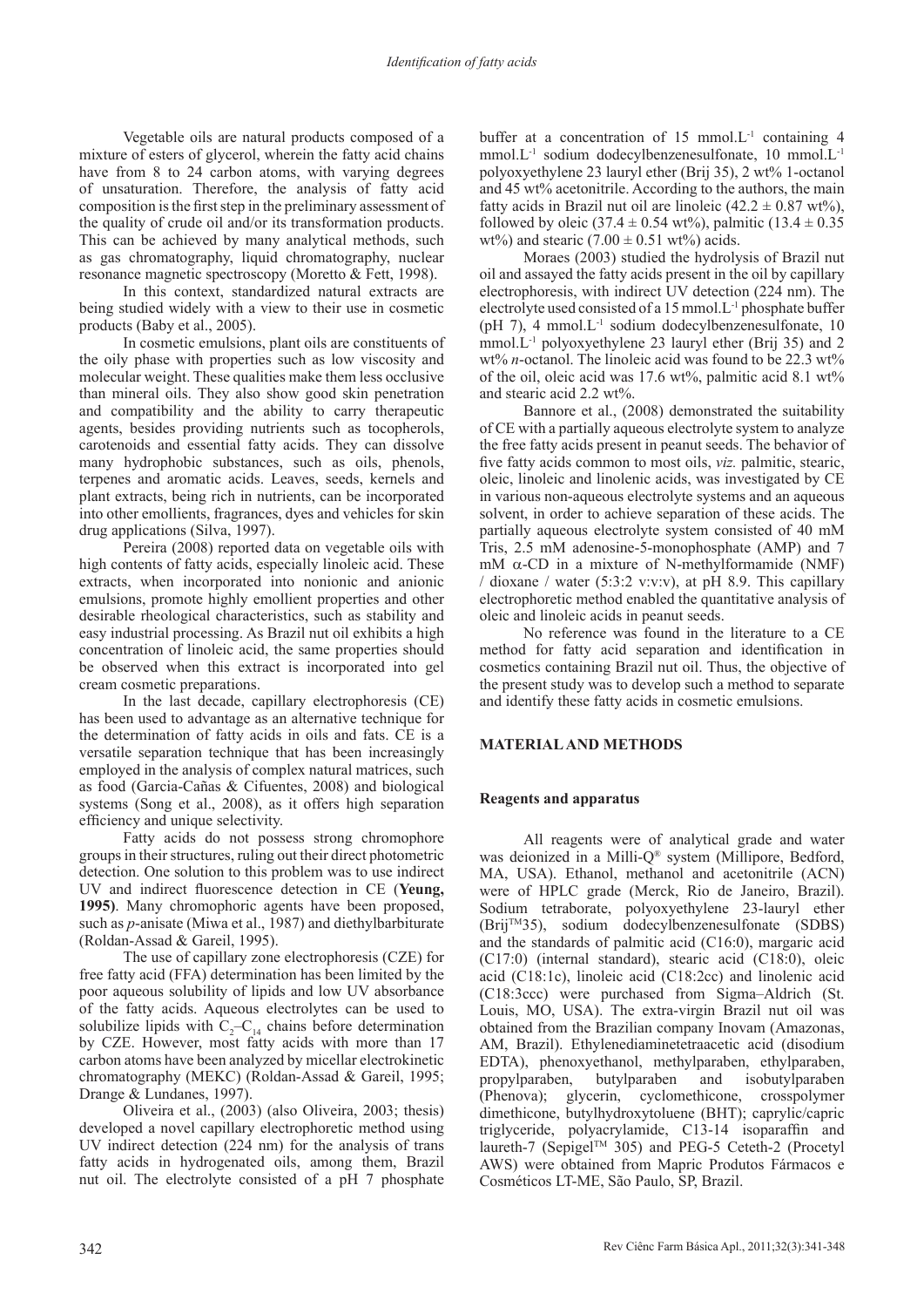All CE experiments were conducted on a Beckman PACE/MDQ capillary electrophoresis system (Beckman Instruments, Fullerton, CA, USA) equipped with an oncolumn diode-array detection (DAD) system set at 254 nm and a temperature control device maintained at 25 °C. The Beckman 32 Karat<sup>™</sup> 8.0 software was used for data acquisition, electropherogram peak integration and data analysis. Uncoated fused-silica capillaries (Polymicro Technologies, Phoenix, AZ, USA), of total length 60.2 cm (effective length 50.0 cm) and i.d. 75 mm, were used. The samples were injected hydrodynamically, with a pressure of 0.3 psi, for 3 s. The electrophoretic system was operated under normal polarity and constant voltage conditions of  $+20$  kV.

#### **Preparation of the gel cream**

The formulation selected for this study was a gel cream. This type of cosmetic has a low concentration of oily substances, providing the good tactile properties of the gel and consequently the sensation of freshness. It can be used on all skin types, depending, however, on the other components added to the formulation (Martini, 2005).

The gel was prepared in the laboratory and contained: 0.1% disodium EDTA; 0.5% Phenova; 3% glycerin; 3% cyclomethicone; 2.5% crosspolymer dimethicone; 0.1% BHT; 1.5% caprylic/capric triglyceride; 2.0% SepigelTM305; 0.5% Procetyl AWS; 5% *Bertholletia excelsa* seed oil and purified water to 100% (w/w).

The components of the aqueous phase were mixed at room temperature, except for disodium EDTA, which was dissolved in a small amount of purified water at a temperature of 70°C, prior to being added to the mixture. BHT was dissolved in caprylic/capric triglyceride at 70°C. This solution was added to the Procetyl AWS and *Bertholletia excelsa* seed oil. The oily phase was poured into the aqueous phase and the mixture added to the SepigelTM305. Finally the cyclomethicone and the crosspolymer dimethicone were added to the preparation.

A gel cream and a gel cream base were prepared, with and without Brazil nut oil, respectively.

#### **Oily phase extraction of cosmetic formulation**

The oily phase of gel cream samples, prepared as previously described, was extracted by the method proposed by Bligh and Dyer (1959), in which a mixture of chloroformmethanol-water  $(1:2:0.8 \text{ v/v/v})$  was homogenized with the sample. The system separated into two phases on addition of more chloroform. The bottom (chloroform) layer was collected carefully and dry under the stream in a speedvac and transferred to a 25 mL round-bottom flask, where the solvent was removed by rotary evaporator.

## **Saponification of Brazil nut oil, gel cream oily phase and raw materials**

Commercially available samples of *Bertholletia excelsa* seed oil, the oily phases obtained by extraction of the gel cream (gel cream containing *Bertholletia excelsa* seed oil and the gel cream base) and the raw materials

used in the preparation of the formulation, were saponified by adding 1 mL of a methanolic solution of NaOH (0.5 mol  $L^{-1}$ ) to 2g of each sample and heating at 75–80 °C for 25 min. The solutions were immediately cooled in a bath containing a mixture of ethanol and dry ice. Aliquots of these solutions were diluted 50 times with methanol before being injected into the capillary inlet of the CE system (Oliveira, 2003).

#### **Preparation of standard solutions**

The capillary electrophoretic behavior of standard solutions of the five commonest FFAs in Brazil nut oil (Table 1), namely palmitic, stearic, oleic, linoleic and linolenic acids was also investigated.

Stock standard solutions of fatty acids were prepared by weighing 20 mg of each acid and dissolving it in methanol in a 10 mL volumetric flask. The solutions were stored in a freezer for use.

Sonication was used to aid solubilization. Sodium tetraborate buffer (pH 7) was prepared in a 100 mL volumetric flask and the volume completed with deionized water. Both sodium tetraborate buffer and Brij<sup>TM</sup>35 stock solutions were kept under refrigeration to prevent mould formation. The optimized electrolyte used for CE consisted of: 12.5 mmol L-1 sodium tetraborate buffer pH 7.0; 7.5 mmol L<sup>-1</sup> SDBS; 12.5 mmol L<sup>-1</sup> Brij<sup>TM</sup> 35 and ACN (35%)  $v/v$ ).

#### **RESULTS**

Some electropherograms of a standard mixture of the four main FFAs in Brazil nut oil dissolved in methanol are shown in Figures 1-3. Tests with two different sample injection times (6 and 3 seconds) can be observed in Figures 1a and 1b, different sample injection pressures (0.3 and 0.5 psi) in Figures 2a and 2b and different applied voltages (20 and 25 kV) in Figures 3a and 3b.



Figure 1. CE electropherograms of standard mixture of fatty acids dissolved in methanol, with nonaqueous electrolyte system of 12.5 mmol L<sup>-1</sup> sodium tetraborate buffer pH 7.0, 12.5 mmol L<sup>-1</sup> polyoxyethylene 23-lauryl ether (Brij<sup>TM</sup> 35), 7.5 mmol L<sup>-1</sup> sodium dodecylbenzenesulfonate (SDBS) and ACN (35% v/v). Hydrodynamic injection at (a) 6 s and (b) 3 s; applied voltage  $\pm 20$  kV, detection at 254 nm and temperature 25 °C. Concentration of each fatty acid: 250.0  $\mu$ g mL<sup>-1</sup>. Peaks: (1) stearic acid, (2) oleic acid, (3) palmitic acid and (4) linoleic acid.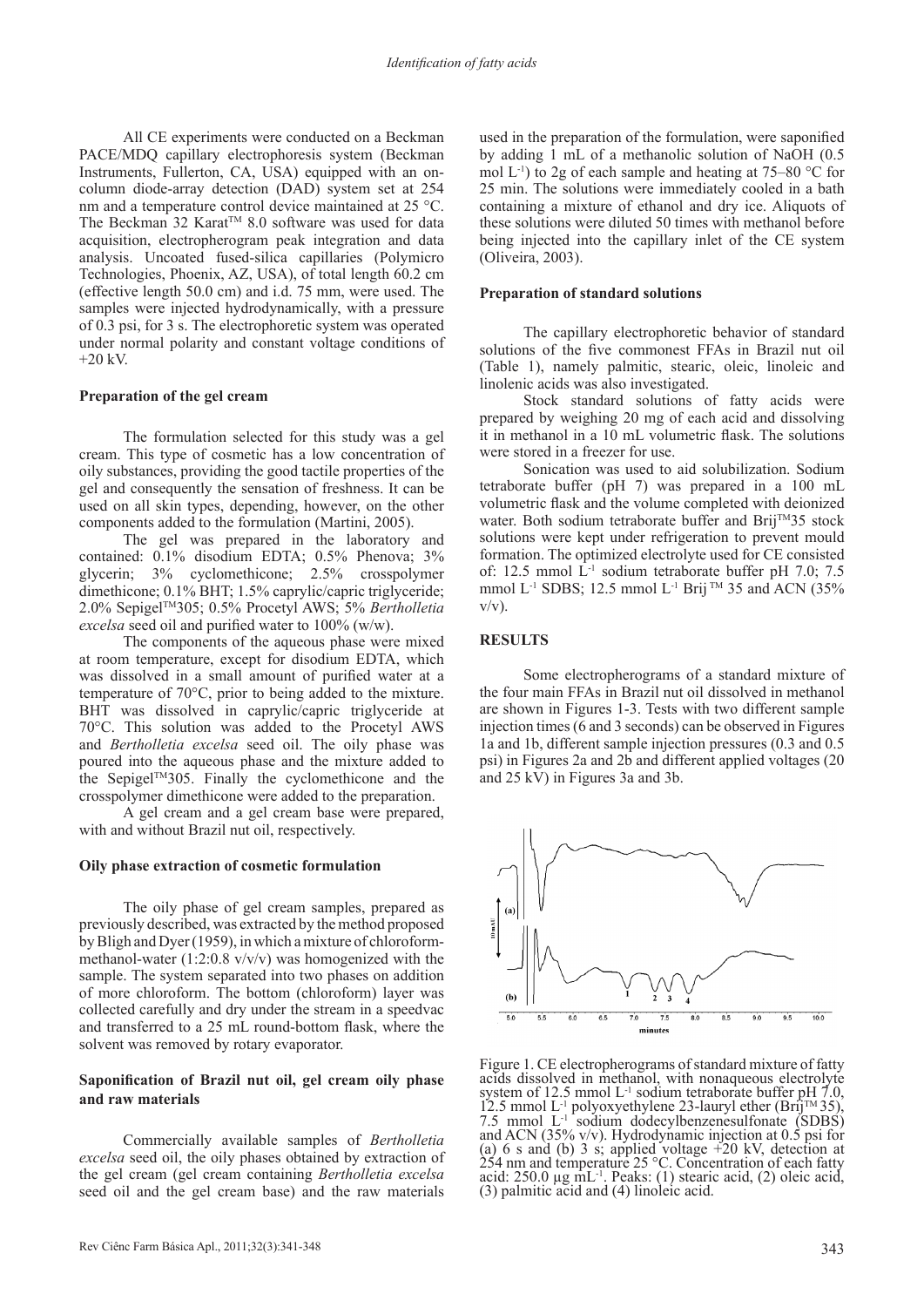

Figure 2. CE electropherograms of standard mixture of fatty acids dissolved in methanol, with nonaqueous electrolyte system of 12.5 mmol L<sup>-1</sup> sodium tetraborate buffer pH 7.0, 12.5 mmol L<sup>-1</sup> polyoxyethylene 23-lauryl ether (Brij<sup>TM</sup> 35), 7.5 mmol L<sup>-1</sup> sodium dodecylbenzenesulfonate (SDBS) 0.5 psi and (b) 0.3 psi; applied voltage 25 kV, detection at 254 nm and temperature 25 °C. Concentration of each fatty acid:  $250.0 \mu g \text{ mL}^{-1}$ . Peaks: (1) stearic acid, (2) oleic acid, (3) palmitic acid and (4) linoleic acid.



Figure 3. CE electropherograms of standard mixture of fatty acids dissolved in methanol, with nonaqueous electrolyte system of 12.5 mmol L<sup>-1</sup> sodium tetraborate buffer pH 7.0,<br>12.5 mmol L<sup>-1</sup> polyoxyethylene 23-lauryl ether (Brij<sup>TM</sup> 35),<br>7.5 mmol L<sup>-1</sup> sodium dodecylbenzenesulfonate (SDBS) and<br>ACN (35% v/v). Hydrodynamic injection for with applied voltage of (a) 20 kV and (b) 25 kV; detection at 254 nm and temperature 25 °C. Concentration of each fatty acid:  $250.0 \mu\text{g} \text{m} \text{L}^{-1}$ . Peaks: (1) stearic acid, (2) oleic acid, (3) palmitic acid and (4) linoleic acid.

Table 2 shows various methodological validation parameters: efficiency of separation (theoretical number of plates in equivalent column), symmetry factor of the peak, resolution and migration time repeatability (RSD).

Table 2. System suitability parameters for optimized capillary electrophoresis method

| Parameters                             | Fatty acids <sup>a</sup> |                     |                     |                     |                     |                     |  |  |
|----------------------------------------|--------------------------|---------------------|---------------------|---------------------|---------------------|---------------------|--|--|
|                                        |                          | 2                   | 3                   | 4                   | 5                   | 6                   |  |  |
| Theoretical plates<br>$(N)$ (plates/m) | $1.0 \times 10^{5}$      | $1.4 \times 10^{5}$ | $2.0 \times 10^{5}$ | $1.5 \times 10^{5}$ | $1.2 \times 10^{5}$ | $1.5 \times 10^{5}$ |  |  |
| Asymmetry (As)                         | 0.90                     | 1.15                | 1.36                | 1.50                | 1.02                | 1.25                |  |  |
| Migration time<br>$(%RSD)^{b}$         | 0.73                     | 0.85                | 1.21                | 1.13                | 1.33                | 1.27                |  |  |
| Resolution (Rs)                        | $2.13_{(2-1)}$           | $1.53_{(3-2)}$      | $1.84_{(4.3)}$      |                     | $2.13_{(5-4)}$      | $3.33_{(6-5)}$      |  |  |

a 1: Stearic acid; 2: Margaric acid (IS); 3: Oleic acid; 4: Palmitic acid; 5: Linoleic acid; 6: Linolenic acid.

**b** Average of 10 determinations; RSD: relative standard deviation.

Figures 4-7 show, respectively, the electropherograms of the standard mixture of six FFAs dissolved in methanol, the extra-virgin Brazil nut oil sample and the oily phases of the gel cream and gel cream base.



 $600$ 6.75 7.00 7.25 7.50 7.75 8.00 8.25 8.50 8.75 9.00 9.25 9.50 9.75 10.00  $6.25$ 

Figure 4. Electropherogram of standard mixture of six FFAs dissolved in methanol. Peaks: (1) stearic acid, (2) margaric acid (internal standard, IS), (3) oleic acid, (4) palmitic acid, (5) linoleic acid and (6) linolenic acid; using an electrolyte system constituted of  $12.5 \text{ mmol L}$ <sup>1</sup> sodium tetraborate buffer pH 7.0, 12.5 mmol  $L^{-1}$  polyoxyethylene 23-lauryl ether (Brij<sup>TM</sup> 35), 7.5 mmol  $L^{-1}$  sodium dodecylbenzenesulfonate (SDBS) and ACN (35% v/v). Hydrodynamic injection for 3 s at 0.3 psi; applied voltage of +20 kV, detection at 254 nm and temperature at 25 °C. Concentration of each fatty acid:  $250.0 \mu$ g mL<sup>-1</sup>.



Figure 5. Electropherogram of extra-virgin Brazil nut oil sample. Peaks: (1) stearic acid, (2) margaric acid (internal standard, IS), (3) oleic acid, (4) palmitic acid and (5) linoleic acid; electrolyte system: 12.5 mmol L-1 sodium tetraborate buffer pH 7.0, 12.5 mmol L<sup>-1</sup> polyoxyethylene 23-lauryl ether (Brij<sup>TM</sup> 35), 7.5 mmol L<sup>-1</sup> sodium dodecylbenzenesulfonate (SDBS) and ACN (35% v/v). Hydrodynamic injection for 3 s at 0.3 psi; applied voltage  $+20$  kV, detection at 254 nm and temperature 25 °C.



7.00 7.25 7.50 7.75 8.00 8.25 8.50 8.75 9.00 9.25 9.50 9.75 10.00 Figure 6. Electropherogram of oily phase of gel cream. Peaks: (1) stearic acid, (2) margaric acid (IS), (3) oleic acid, (4) palmitic acid and (5) linoleic acid; electrolyte system of 12.5 mmol L<sup>-1</sup> sodium tetraborate buffer pH 7.0, 12.5 mmol L<sup>-1</sup> polyoxyethylene 23-lauryl ether (Brij<sup>TM</sup> 35), 7.5 mmol L<sup>-1</sup> sodium dodecylbenzenesulfonate (SDBS) and ACN (35% v/v). Hydrodynamic injection for 0.3 psi; applied voltage +20 kV, detection at 254 nm and temperature 25 °C.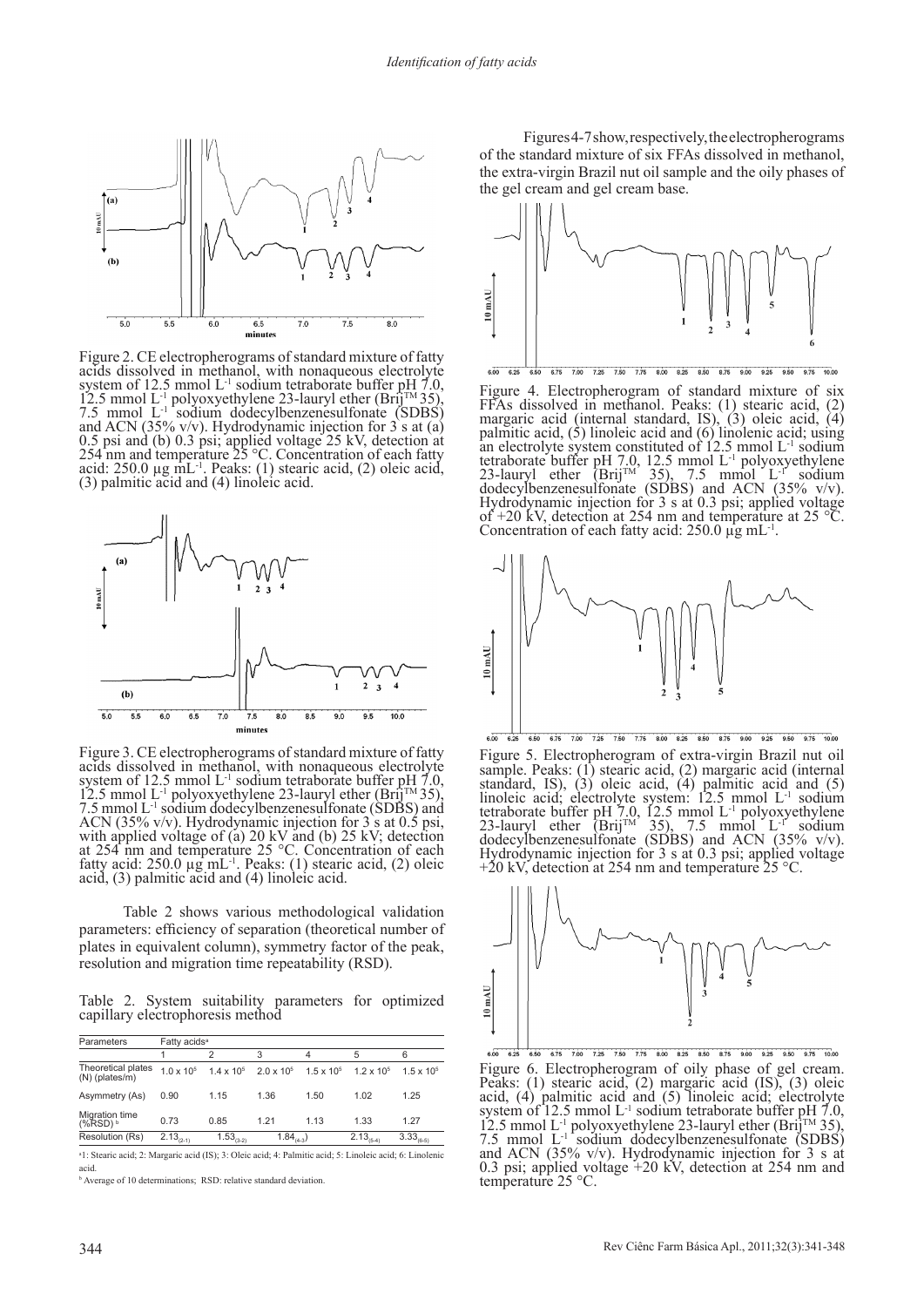

Figure 7. Electropherogram of oily phase of gel cream base; electrolyte system of 12.5 mmol L-1 sodium tetraborate buffer pH 7.0, 12.5 mmol L-1 polyoxyethylene 23-lauryl ether  $(Brij<sup>TM</sup> 35)$ , 7.5 mmol L<sup>-1</sup> sodium dodecylbenzenesulfonate (SDBS) and ACN (35% v/v). Hydrodynamic injection for 3 s at 0.3 psi; applied voltage +20 kV, detection at 254 nm and temperature 25 °C.

Table 3 shows the fatty acid composition of Brazil nut oil calculated from the electropherogram.

Table 3. Fatty acid contents in Brazil nut oil calculated from CE results in this study

| Fatty acid       | Relative content (%) |
|------------------|----------------------|
| Palmitic (C16:0) | $14.95 \pm 0.05$     |
| Stearic (C18:0)  | $6.81 \pm 0.03$      |
| Oleic (C18:1)    | $30.77 \pm 0.08$     |
| Linoleic (C18:2) | $47.47 \pm 0.15$     |

Figure 8 shows the electropherograms of the excipients used in the preparation of the cosmetic formulation.



Figure 8. Electropherograms of gel cream excipients dissolved in methanol: (A) Procetyl AWS, (B) SepigelTM 305, (C) Phenova and (D) caprylic/capric triglyceride; electrolyte system: 12.5 mmol L-1 sodium tetraborate buffer pH 7.0, 12.5 mmol L-1 polyoxyethylene 23-lauryl ether (BrijTM 35), 7.5 mmol L-1 sodium dodecylbenzenesulfonate (SDBS) and ACN (35% v/v). Hydrodynamic injection for 3 s at 0.3 psi, applied voltage 20 kV, detection at 254 nm and temperature 25 °C.

#### **DISCUSSION**

Accelerated stability tests were performed on the cosmetic formulations (gel cream and gel cream base) as stipulated by the Brazilian federal sanitation authority,

ANVISA (Brasil, 2004). It was observed that they maintained their physical and organoleptic characteristics, pH and viscosity without detectable change.

#### **Oily phase extraction from cosmetic formulation**

The extraction procedure described by Bligh and Dyer (1959) was used on the cosmetic formulation samples in this study. According to Brum et al., (2009), an advantage of the Bligh and Dyer method is the use of a solvent system based on a mixture of three solvents (chloroform, methanol and water). This method afforded a high oil extraction yield because methanol is a more powerful solvation agent than other solvents used to extract lipids (polar and nonpolar) from both lipid and non-lipid matrices (Brum et al., 2009) and no better extraction procedure has yet been described in the literature.

#### **Development of capillary electrophoresis method**

#### Capillary selection

After preliminary tests with several uncoated fused capillaries, 30, 40 and 50 cm in effective length (to the detector), it was found that the best results were achieved with the longest capillaries. Thus, the capillary chosen had a total length of 62.0 cm (50.0 cm effective length) and i.d. of 75 µm. Shorter capillaries gave poor resolution and overlapping peaks.

#### Selection of the electrolyte pH

Tests were carried out in order to determine the optimum pH for separation of fatty acids. The pH significantly influences the electroosmotic flow, modifying the migration time and selectivity. Theoretically, for the best resolution the optimum pH is close to the pKa of the investigated solutes, so that the differences in ionization lead to different migration times. The buffer composition can modify the retention time and the selectivity; thus, the different ions interact with the inner surface of the capillary wall and can modify the electroosmotic flow (Oliveira, 2003).

The experiments were performed at pH 7.0, using 12.5 mmol L-1 sodium tetraborate buffer. At this pH, the FFAs are deprotonated, since their pKa is around 5. Hence, the fatty acids behave predominantly as anions and tend to migrate in the direction of the anode. However, at this pH, the electroosmotic flow is fast enough to sweep the negatively charged FFAs toward the cathode (located after the detection window), in spite of their charge.

The concentration of each fatty acid used was adjusted to  $250.0 \mu g$  mL<sup>-1</sup> in all experiments.

#### Selection of the chromophore

Fatty acids do not have strong chromophores in their structures and, therefore, exhibit low absorption in the UV. It was necessary to carry out a study to determine the best chromophore for the analysis of the selected compounds.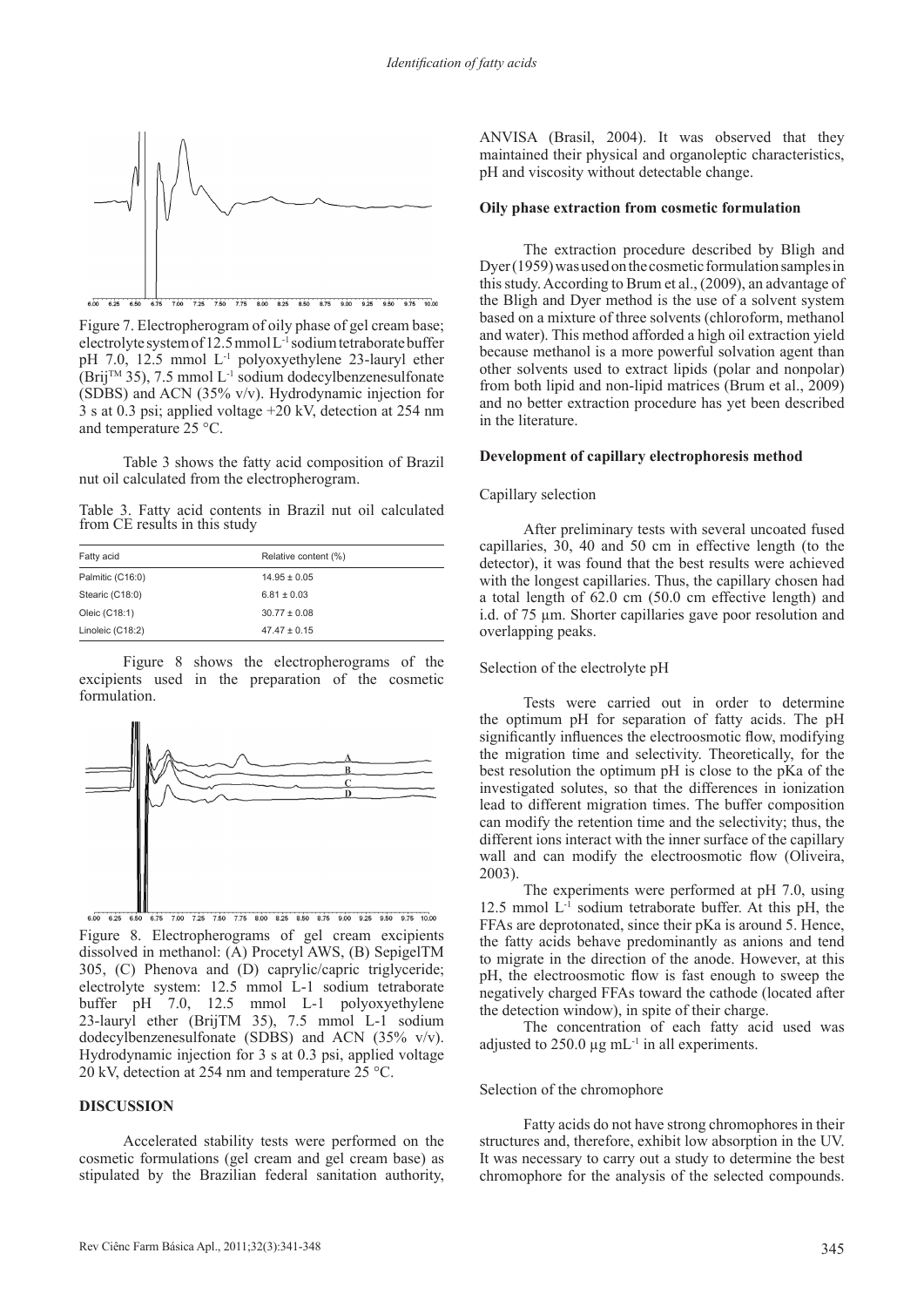Experiments were done with imidazole, quinine, benzene, phenol, histidine and SDBS. The best results were achieved with SDBS.

## Addition of organic solvents

The addition of organic solvents alters the electroosmotic flow by changing the viscosity of the electrolyte. The effects of adding acetonitrile (ACN), methanol, 1-butanol, isopropanol (IPA) and tetrahydrofuran (THF) at various concentrations were tested. The final choice of solvent was made to give both good separation and high solubility of fatty acids in the electrolyte.

ACN was chosen for this study, as it enabled good separation of fatty acids. Nevertheless, it was necessary to make adjustments to its concentration, since increasing its concentration led to an increase in the baseline noise and in the migration time. Consequently, complete separation of the analytes was not achieved. This observation corroborates a study by Oliveira (2003) in which fatty acids were separated by using ACN as solvent. The present authors optimized an electrolyte whose solvent concentration was 45%, since, above this concentration, the separation of these compounds was impaired. According to Oliveira (2003), ACN (>45%) reduced the electroosmotic flow and improved the sharpness of the peak. In the present research, methanol, 1-butanol, THF and IPA were rejected because they did not lead to a successful separation of fatty acids.

## Injection time

In preliminary tests, the hydrodynamic injection pressure was set to 0.5 psi, in order to test the injection time variable. It was observed that when the injection time was longer than 3 s, only a partial separation of fatty acids occurred. At 6 s, for instance, all four acids tested at first (palmitic, stearic, oleic and linoleic) were co-eluted. By comparing Figures 1a and 1b, it can be observed that, when the injection time was increased, the total separation of the compounds was not satisfactory. The voltage used was +20 kV.

Fixing the injection time at 3 s (Figure 1b) and voltage at  $+25$  kV, the next step was to determine the injection pressure. According to the electropherograms shown in Figure 2, the stability of the baseline was poorer, and oleic and palmitic acids still co-eluted, when a pressure of 0.5 psi was used (Figure 2b).

# Determination of voltage

The voltage was adjusted to maintain good separation of compounds with a short retention time, without interfering with other parameters that might reasonably affect the separation results. The conditions of 3 s and 0.3 psi were fixed for the assessment of the voltage variable.

It was observed that in the experiments made at +25 kV, the oleic and palmitic acids co-eluted (Figure 3 a). Under these conditions, the experiments made at  $+20 \text{ kV}$ (Figure 3b) allowed the separation of all fatty acids. The current was approximately 50 μA. As expected, a lower

voltage produced longer retention times, while a higher voltage could result in significant loss of resolution.

# Optimized electrolyte

After varying all parameters, the optimized electrolyte system consisted of:  $12.5$  mmol  $L<sup>-1</sup>$  sodium tetraborate buffer (pH 7.0), 12.5 mmol L<sup>-1</sup> Brij <sup>TM</sup> 35, 7.5 mmol  $L^{-1}$  SDBS as chromophore and ACN (35% v/v).

As pointed out in the introduction, some authors have already published papers in which CE is used for fatty acid analysis (Oliveira et al., 2003; Moraes, 2004; Bannore et al., 2008). Nevertheless, in these methods, expensive reagents were used and the fatty acids were not separated with good resolution. Furthermore, linolenic and palmitic acids co-eluted and the separation time was around 20 min (Bannore et al., 2008). Oliveira et al., (2003) and Moraes (2003) used a higher concentration of acetonitrile and obtained lower resolution than in the present study.

System suitability testing was performed to ensure that the instruments produced accurate and reproducible data. System suitability criteria were established as a part of the method validation. According to the FDA, the tailing factor (asymmetry) should be not more than 2, number of theoretical plates higher than 2000 and resolution higher than 2. Table 2 shows the results obtained for the analysis of the fatty acid standard solutions under the optimized conditions (concentration of each fatty acid: 250.0  $\mu$ g.mL<sup>-1</sup>). Results are within FDA recommendations and USP requirements (U.S. Pharmacopeia 2010; FDA 2011).

Figure 4 shows the separation of the standard mixture of fatty acids contained in Brazil nut oil.

# *Application*

To demonstrate the applicability of the proposed method and to identify the FFAs, samples of both extravirgin Brazil nut oil and the oily phase of the gel cream were analyzed.

As observed in Figure 5 and Table 3, the extravirgin Brazil nut oil has linoleic acid (C18:2cc) in highest percentage, followed by oleic (C18:1c), palmitic (C16:0) and stearic (C18:0) acids. These results seem to confirm those reported by other authors (Table 1), who used gas chromatography to determine the Brazil nut oil fatty acid profile.

The fatty acids identified in the extracted oily phase of gel cream were stearic (C18:0), oleic (C18:2), palmitic  $(C16:0)$  and linoleic  $(C18:2)$  (Figure 6).

The base formulation of the gel cream oily phase (Figure 7) did not interfere in the detection of the fatty acids by the method.

The excipients used in the preparation of the cosmetic formulation (gel cream) were subjected to saponification and injected into the CE system, in order to identify any possible interference of these materials with the method. It was observed that the excipients used in the gel cream did not cause any such interference (Figures 8A, 8B, 8C and 8D). This result implies that it is possible to identify the fatty acids in Brazil nut oil in cosmetic formulations by the proposed method.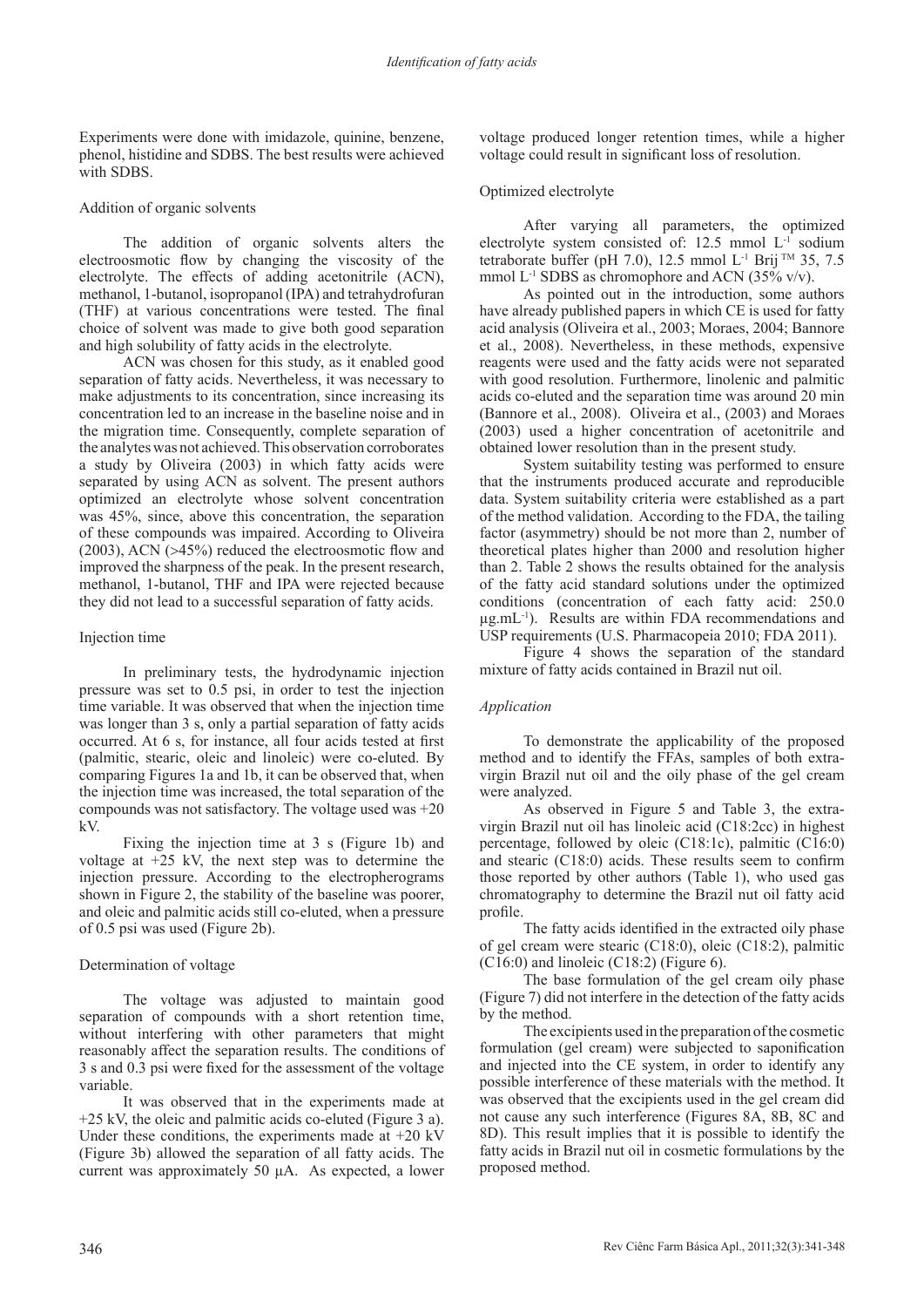CE was performed with a partially aqueous electrolyte system in order to achieve a baseline separation for these FFAs. The optimum electrolyte was applied to the separation and identification of FFAs of Brazil nut oil, in order to develop a CE method for their determination in cosmetic formulations.

## *Concluding remarks*

In this paper, a method for the separation and identification of fatty acids in Brazil nut oil and in cosmetic formulations, using CE with indirect UV detection, is reported. The objective was achieved, since the proposed method enabled the identification of the desired compounds. The proposed electrophoretic method, based on the partially aqueous electrolyte system, allowed the rapid separation and identification of the fatty acids studied, which differ from each other by just one carbon atom and/or one unsaturated bond in their structures. CE proved to be a suitable and efficient technique for this purpose; thus, small amounts of solvents were used, in comparison with other techniques, such as high performance liquid chromatography (HPLC). Another advantage is the decrease in time of analysis. The proposed CE method can be used as a tool for quality control in cosmetic industries.

## **ACKNOWLEDGEMENTS**

The authors would like to thank Fundação de Amparo à Pesquisa do Estado de São Paulo (FAPESP) and Conselho Nacional de Desenvolvimento Científico e Tecnológico (CNPQ) for financial support.

# **RESUMO**

*Separação e identificação de ácidos graxos em formulações cosméticas contendo óleo de castanha do Brasil por eletroforese capilar*

**Um método de análise por eletroforese capilar com sistema de eletrólito parcialmente aquoso foi desenvolvido para identificar os ácidos graxos livres do óleo de Castanha do Brasil em formulações cosméticas. No presente trabalho foi desenvolvida uma formulação cosmética (gel creme) cuja fase oleosa foi extraída com uma mistura de clorofórmio-metanol-água (1:2:0.8 v/v/v). A camada de clorofórmio, foi saponificada com solução de NaOH em metanol (0,5 mol L-1) a 75-80 °C durante 25 minutos. Os experimentos foram realizados em sistema de eletroforese capilar Beckman PACE/ MDQ (Fullerton, CA, USA), com detecção de arranjo de diodos a 254 nm e a 25 ºC. O eletrólito utilizado foi 12,5 mmol L-1 de tetraborato de sódio tampão a pH 7,0, 12,5 mmol L-1 de éter de polioxietileno 23-lauril, 7,5 mmol L-1 de dodecilbenzenosulfonato de sódio (utilizado como agente cromóforo para detecção UV indireta) e acetonitrila (35% v/v). O método proposto permitiu a separação e a identificação dos ácidos graxos do óleo de Castanha do Brasil em formulações cosméticas, bem como possibilitou a identificação de interferências presentes na fase oleosa da formulação.**

*Palavras-chave: Bertholletia*. Ácidos graxos. Cosméticos. Eletroforese capilar. Óleo de castanha.

# **REFERENCES**

Brasil. Agência Nacional de Vigilância Sanitária. Guia de estabilidade de produtos cosméticos. Brasília: ANVISA; 2004. (Séries temáticas da ANVISA. Qualidade em cosméticos, 47.).

Baby AR, Maciel COM, Salgado-Santos IMN, Dias TCS, Kaneko TM, Consiglieri VO, Velasco MVR. Uso de extratos de plantas em produtos cosméticos. Cosmetics & Toiletries, Edição em Português, 2005; 17:78-82.

Bannore YC, Chenault KD, Melouk, HA, Rassi ZE. Capillary electrophoresis of some free fatty acids using partially aqueous electrolyte systems and indirect UV detection. Application to the analysis of oleic and linoleic acids in peanut breeding lines. 2008; J Sep Sci. 31:2667 -76.

Bligh EG, Dyer WJ. A rapid method of total lipid extraction and purification*.* Can J Biochem Physiol. 1959; 37:911-7.

Brum AAS, Arruda LF, Regitano-d´arce MAB. Métodos de extração e qualidade da fração lipídica de Matériasprimas de origem vegetal e animal. Quim. Nova, 2009; 32 4:849-54.

Carvalho RA, Ferreira CAP, Homma AKO. Fontes de crescimento das exportações de Castanha-do-Brasil (1970-1988). Belém: *EMBRAPA-CPATU*, Documentos, 1994; *7*6: 27.

Croda do Brasil Ltda. Óleos da Amazônia. Catálogo técnico Croda do Brasil "CRODAMAZON". Campinas; 2011.

Cunha AP, Silva, AP, Roque, OR, Cunha E. Plantas e produtos vegetais em cosmética e dermatologia. Lisboa: Fundação Calouste Gulbenkian, 2004.

Drange E, Lundanes E. Determination of long-chained fatty acids using non-aqueous capillary electrophoresis and indirect UV detection. J Chromatogr A. 1997; 7*7*1:301-9.

Elias LG, Bressani R. The nutritive value of Brazil nut oil. J Am Oil Chem Soc. 1961; 38:450 – 7.

FDA. Center for Drug Evaluation and Research (CDER) Validation of Chromatographic Methods Reviewer Guidance. [Internet] 2011. [ciado 2011 jul 15] Available from: http://www.fda.gov/CDER/GUIDANCE/cmc3.pdf.

Ferreira EJL, Nascimento JFN, Lima AC, Silva CR, Oliveira ES. Óleos de plantas nativas da Amazônia – Parte 1. [Internet] 2005. [citado 2009 set 08]. Available from: http://www.ambienteacreano.blogspot.com/2005\_11\_01 archive.html.

Garcia-Cañas V, Cifuentes A. Recent advances in the application of capillary electromigration methods for food analysis. Electrophoresis. 2008; 29:294-309.

Gutierrez EMR, Regitano-D'Arce MAS, Rauen-Miguel AMO. Estabilidade oxidativa do óleo bruto a Castanha-do-Pará (*Bertholletia excelsa*). Ciênc Tecnol Aliment. 1997; 17:22–7.